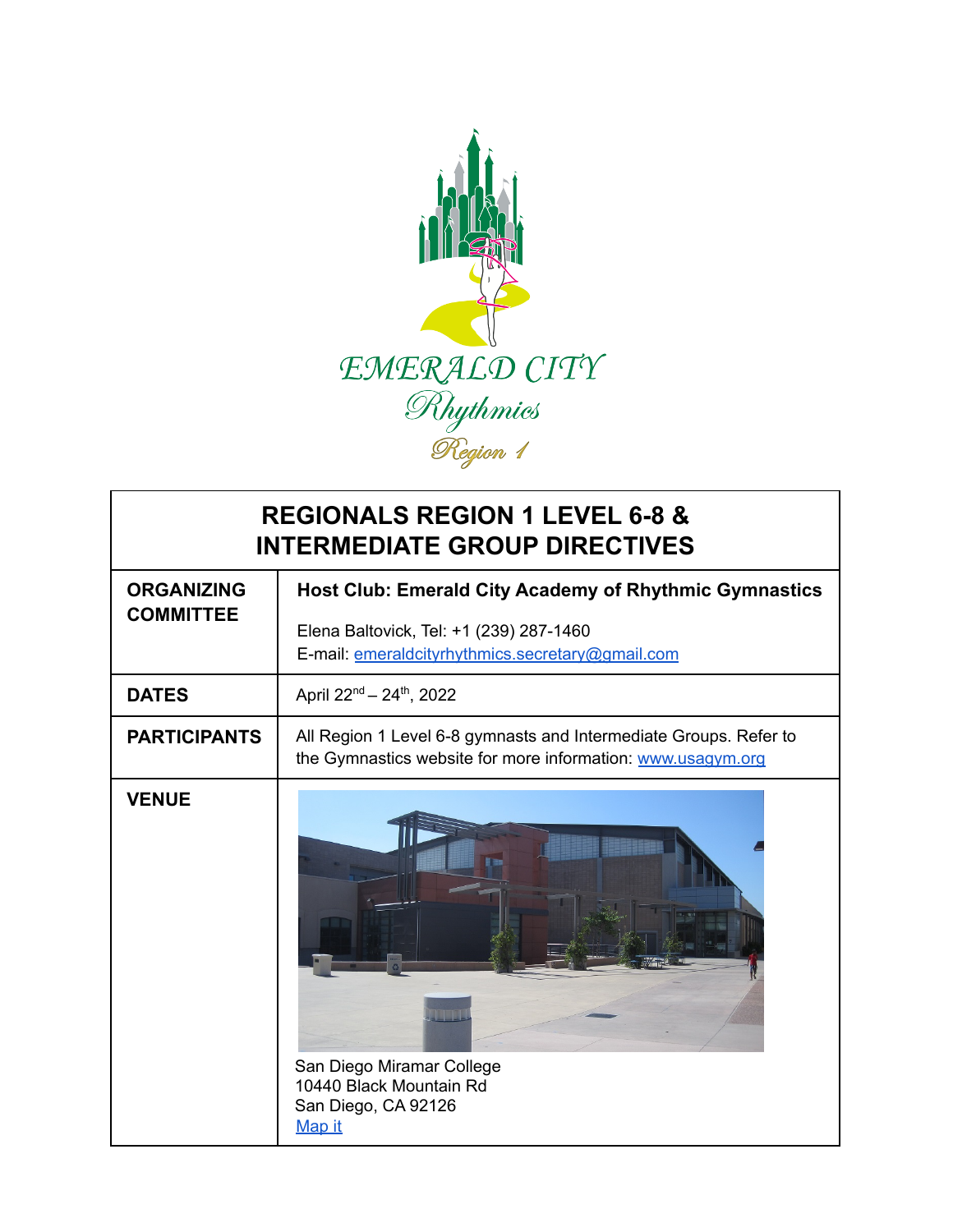| <b>AWARDS</b>                       | According to USAG Rhythmic Rules and Policies.                                                                                                    |
|-------------------------------------|---------------------------------------------------------------------------------------------------------------------------------------------------|
| <b>ENTRY FEES</b>                   | Level 6 - \$105.00<br>Level 7 - \$130.00<br>Level 8 - \$130.00<br>Group - \$25.00 per athlete/per event                                           |
|                                     | Late fee \$25 per individual entry                                                                                                                |
| <b>PAYMENTS</b>                     | One check per team payable to <b>EMC</b> no later than <b>March 1</b> <sup>st</sup> ,<br>2022                                                     |
|                                     | <b>Mail To:</b>                                                                                                                                   |
|                                     | <b>Emerald City Academy of Rhythmic Gymnastics</b><br>12757 Seabreeze Farms Drive Apt. #9<br>San Diego, CA 92130                                  |
| <b>REGISTRATION</b>                 | Register on the KSIS and USAG platforms no later than March $1st$ ,<br>2022                                                                       |
|                                     | Level 6-7-8 Forms: Upload on KSIS platform before April 8th,<br>2022                                                                              |
|                                     | Late Fee/Form Changes \$30.00 per athlete                                                                                                         |
| <b>MUSIC</b>                        | Upload your MP3 files on KSIS platform by April 8 <sup>th</sup> , 2022                                                                            |
|                                     | Please make sure to use the following file naming convention for<br>the music:                                                                    |
|                                     | Club Name - Athlete Name First and Last - Level -                                                                                                 |
|                                     | Apparatus Example: EMC - Jessica Tijam - Level 10 Senior - Ball.mp3                                                                               |
|                                     | Note: Coaches are asked to have a CD copy available as a back-up.                                                                                 |
| <b>APPARATUS</b><br><b>PROGRAM</b>  | Level 6: Floor, Rope, Hoop, Ribbon<br>Level 7: Floor, Hoop, Ball, Clubs<br>Level 8: Floor, Ball, Clubs, Ribbon<br>Intermediate Group: Floor, Hoop |
| <b>SCHEDULE</b>                     | Tentative Schedule will be posted on March 20 <sup>th</sup> , 2022                                                                                |
| <b>ADMISSION</b>                    | \$25 per day                                                                                                                                      |
| <b>PARKING</b>                      | Parking is free                                                                                                                                   |
| <b>TRAVEL</b><br><b>INFORMATION</b> | Teams are responsible for their own travel arrangements and cost.                                                                                 |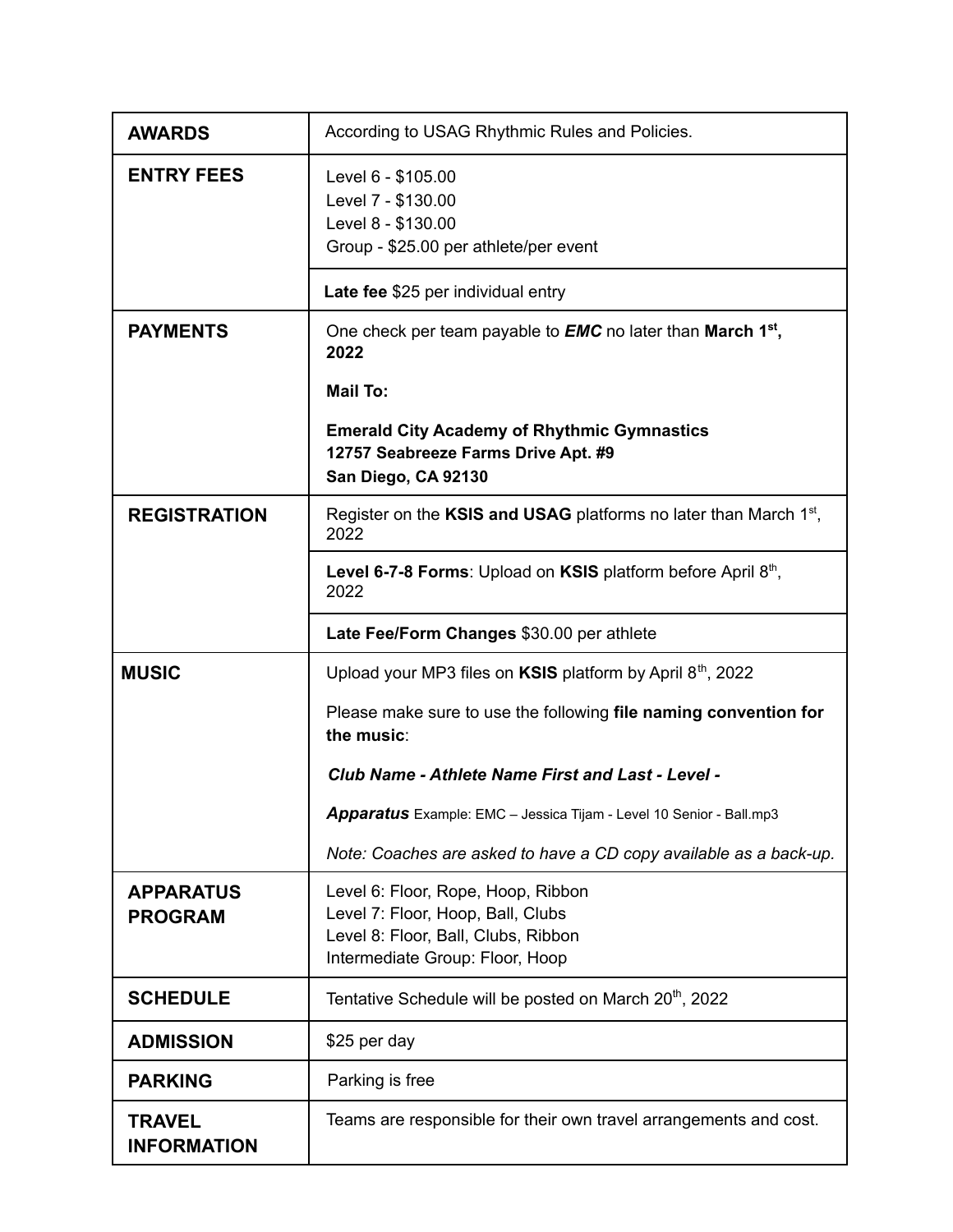| <b>ACCOMMODATION</b>                             | Embassy Suites by Hilton La Jolla<br>4550 La Jolla Village Dr, San Diego, CA 92122<br>Map it<br>Located across from the Westfield UTC mall and a mile away<br>from the University of California, San Diego. Beaches at La Jolla<br>and Torrey Pines and downtown San Diego attractions like Petco<br>Park are within 20 minutes of the hotel.<br>Includes an indoor pool, whirlpool, and sauna. Enjoy free<br>made-to-order breakfast and complimentary evening reception.<br>Normally, the parking is \$40 per night, but we negotiated to be<br>\$25 per night.<br>King Suites will be offered for \$179.00 plus tax per night and<br>double bedded suites for \$199.00 plus tax per night. After taxes,<br>king suites will be \$201.78, while double suites will be \$224.33. |
|--------------------------------------------------|-----------------------------------------------------------------------------------------------------------------------------------------------------------------------------------------------------------------------------------------------------------------------------------------------------------------------------------------------------------------------------------------------------------------------------------------------------------------------------------------------------------------------------------------------------------------------------------------------------------------------------------------------------------------------------------------------------------------------------------------------------------------------------------|
|                                                  | For reservations, use the reference "Emerald City".<br>https://www.hilton.com/en/book/reservation/deeplink/?ctyhocn=S<br>ANLJES&groupCode=CESXER&arrivaldate=2022-04-21&depart                                                                                                                                                                                                                                                                                                                                                                                                                                                                                                                                                                                                    |
|                                                  | uredate=2022-04-24&cid=OM,WW,HILTONLINK,EN,DirectLink&<br>fromId=HILTONLINKDIRECT                                                                                                                                                                                                                                                                                                                                                                                                                                                                                                                                                                                                                                                                                                 |
| COVID-19<br><b>PREVENTIVE</b><br><b>MEASURES</b> | In line with the CDC's guidelines – we will update you as we<br>approach the date of the competition.                                                                                                                                                                                                                                                                                                                                                                                                                                                                                                                                                                                                                                                                             |